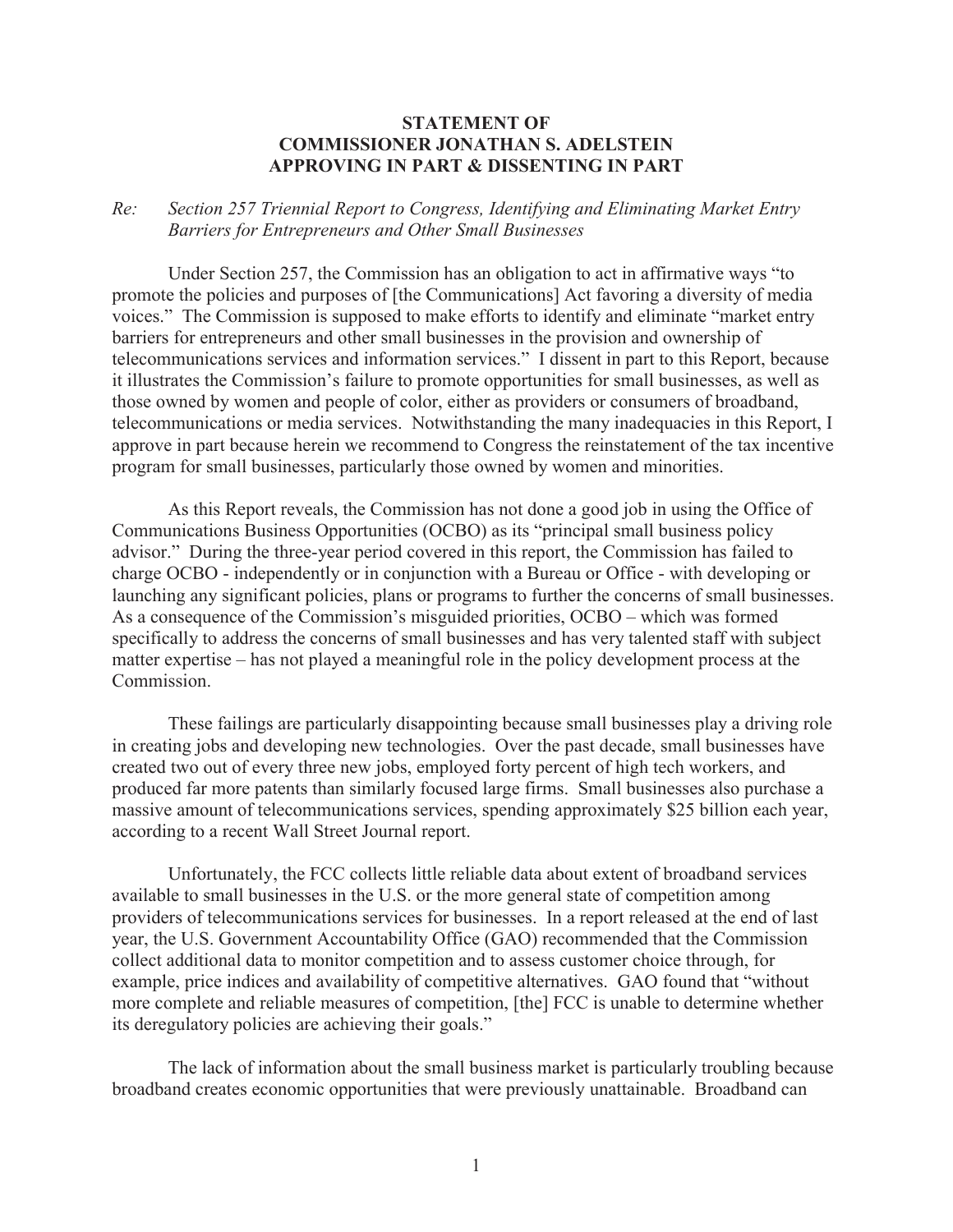connect entrepreneurs to millions of new distant potential customers, facilitate telecommuting, and increase productivity. Much of the economic growth we have experienced in the last decade is attributable to productivity increases that have arisen from advances in technology, particularly in telecommunications. These new connections increase the efficiency of existing businesses and create new jobs by allowing new businesses to emerge, and spur new developments such as remote business locations and call centers.

The little data that we have suggests a less than rosy picture for small businesses. Many have only one choice of provider for broadband services, which deprives them of innovative alternatives and can result in higher prices. Even where there are competitive options, alternative providers rely heavily on inputs from incumbents. GAO found that competitive providers serve, on average, less than six percent of the buildings with demand for dedicated access, leaving 94 percent of the market served by only incumbent providers. These inputs are used not only by large businesses, but also by other communications providers, including independent wireless, satellite, and long distance providers that serve small businesses. It is noteworthy that the U.S. Small Business Administration Office of Advocacy recently commented that "[t]he combination of high prices and few alternatives creates an insurmountable burden to small carriers trying to conduct business in the telecommunications market."

Regarding small business access to the provision of wireless services, this Order describes rules that have been adopted to clarify the award of "designated entity" (DE) status to eligible entities, additional eligibility requirements and new limitations on leasing for such designated entities. The narrow adjustments to the DE program that were adopted fell far short of making the meaningful modifications to the DE program that are necessary to provide opportunities for a diverse group of licensees. I think it is essential that we revisit our policies in this respect to ensure that all bidders, including small businesses have opportunities to bid, particularly where wholesale service is a compelling option for new and diverse providers.

Regarding media issues, the Commission has consistently failed to consider the impact of its policies on small businesses – particularly small women and minority owners of broadcast outlets, and small cable operators. While the Commission claims that it "fully recognizes the role that small communications businesses play in a robust American economy," the Commission does not report the fact it has delayed meaningful relief to minority broadcast station owners and new entrants, and has repeatedly increased the regulatory burden on small cable businesses.

In *Prometheus v. FCC*, the Third Circuit took the Commission seriously to task for failing to consider the impact of potential rule changes on minority media ownership. The Court also faulted the Commission for sidelining our proposals of our own Diversity Advisory Committee and the Minority Media and Telecommunications Council to advance minority and disadvantaged businesses. The Court directed that "[t]he Commission's rulemaking process in response to our remand order should address these proposals at the same time." Yet, in its July 2006 Further Notice, the Commission could only muster up a few pat questions on this vital subject. On August 23, 2006, the Diversity and Competition Supporters – representing a broad array of minority and women's organizations – rightly asked the Commission to seek further comment on the specific proposals. There the matter has sat for nearly a year before the Commission sought public comment. After a year of inaction, the Commission gave small,